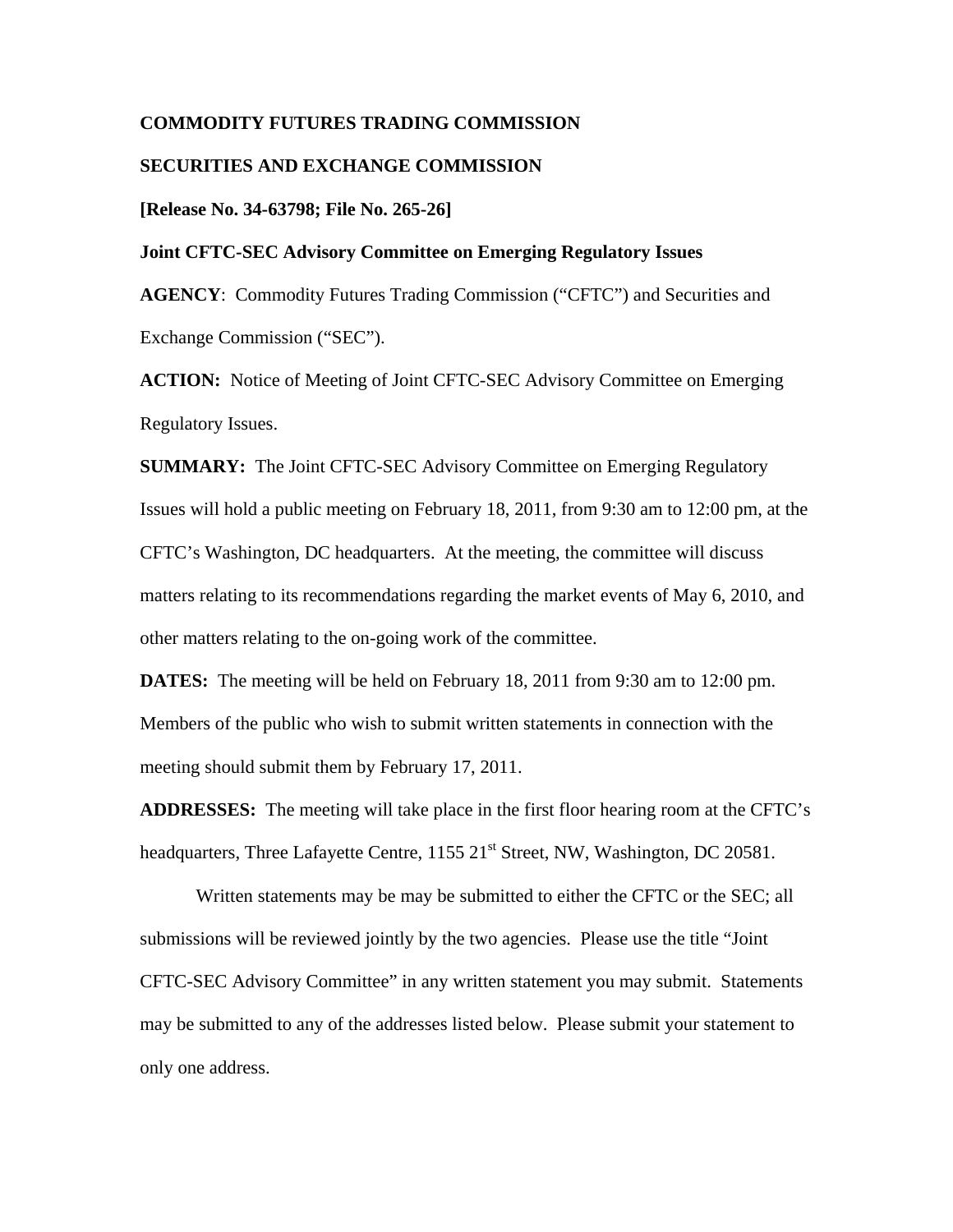# *E-mail*

Jointcommittee@cftc.gov

or

rule-comments@sec.gov. If e-mailing to this address, please refer to "File No. 265-26" on the subject line.

 *SEC's Internet Submission Form*

http://www.sec.gov/rules/other.shtml

### *Regular Mail*

Commodity Futures Trading Commission, Three Lafayette Centre, 1155 21st Street, NW., Washington, DC 20581, attention Office of the Secretary

or

Elizabeth M. Murphy, Secretary, Securities and Exchange Commission, 100 F St., NE., Washington, DC 20549-1090. Comments mailed to this address should be submitted in triplicate and should refer to File No. 265- 26.

*Fax* 

(202) 418-5521

Any statements submitted in connection with the committee meeting will be made available to the public.

#### **FOR FURTHER INFORMATION CONTACT:** Martin White, Committee

Management Officer, at (202) 418-5129, Commodity Futures Trading Commission,

Three Lafayette Centre, 1155 21st Street, NW., Washington, DC 20581; Ronesha Butler,